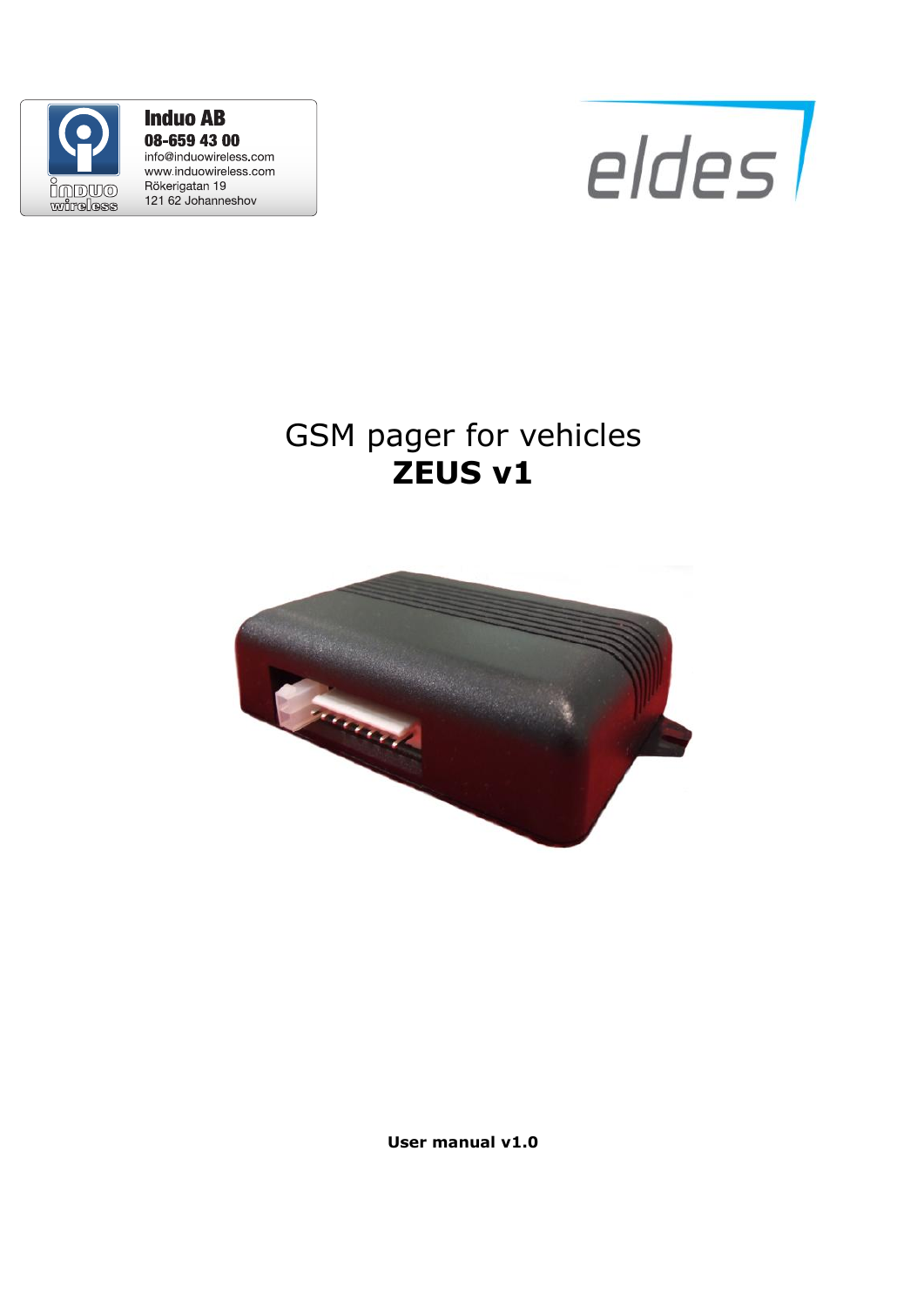

The WEEE (Waste Electrical and Electronic Equipment) marking on this product (see left) or its documentation indi- cates that in the EU the product must not be disposed of together with household waste.

#### **Safety instructions**

Please read and follow these safety guidelines in order to maintain safety of operators and peoplearound. Pager for vehicles ZEUS (further referenced as the system) contains an integrated radio transceiver operating in GSM900 and GSM1800 bands.

- Don't use the system where it can interfere with other devices and cause any potential danger.
- Don't use the system in hazardous environment.
- Don't expose the system to high humidity, chemical environment or mechanical impacts
- Don't attempt to personally repair the system

Any system repairs must be done only by qualifi ed, safety aware personnel.

Mains power must be disconnected before any installation or tuning work starts. The system installation or mainte- nance must not be done during stormy conditions.

The system must be used only with approved back-up battery to avoid fire or explosion hazards. Special care must be taken connecting positive and negative battery terminals.

The device is powered by a backup battery. The device is switched off by unplugging main power supply connector and disconnecting battery connector.

 $\Delta$  Fuse F1 type - C1S 2.5A. Blown fuse cannot be replaced by the user and the replacement fuses have to be exactly the same as indicated by the manufacturer.

#### **WARNING:** in order to avoid fire or explosion hazards the system must be used only with approved back-up battery. Special care must be taken when connecting positive and negative battery terminals

#### **Limited Liability**

The buyer must agree that the system will reduce the risk of theft, burglary or other dangers but does not guarantee against such events.

"ELDES UAB" will not take any responsibility regarding personal, property or revenue loss while using the system.

"ELDES UAB" responsibility according to local laws does not exceed value of the purchased system.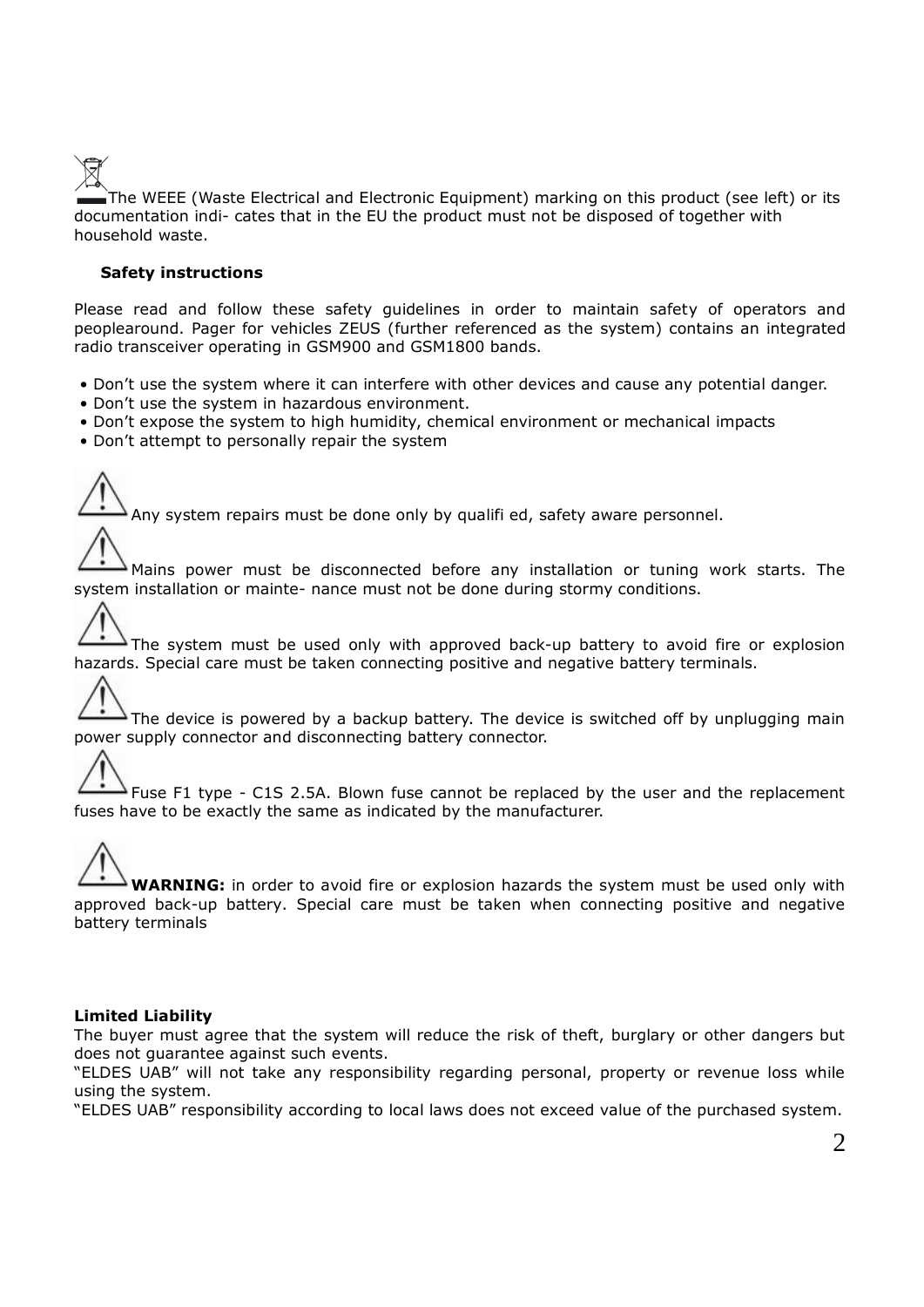"ELDES UAB" is not affiliated with GSM operators providing cellular services therefore is not responsible for the quality of cellular services.

#### **Manufacturer Warranty**

The system carries a 24-month warranty by the manufacturer "ELDES UAB".

Warranty period starts from the day the system has been purchased by the end user. The warranty is valid only if the system has been used as intended, following all guidelines listed in the manual and within specified operating conditions. Receipt with purchase date must be kept as a proof.

The warranty is voided if the system has been exposed to mechanical impacts, chemicals, high humidity, fluids, corrosive and hazardous environment or other force majeure factors.

#### **Copyright © "ELDES UAB", 2009. All rights reserved**

It is not allowed to copy and distribute information in this document or pass to a third party without advanced written authorization by "ELDES UAB" "ELSDES UAB" reserves the right to update or modify this document and/or related products without a warning.

Hereby, ELDES UAB declares that this GSM System ZEUS is in compliance with the essential requirements and other relevant provisions of Directive 1999/5/EC. The declaration of conformity may be consulted at [www.eldes.lt/ce](http://www.eldes.lt/ce)

# $\epsilon$

#### **Package Content:**

- 1. System ZEUS ......................................... 1pcs
- 2. Microphone............................................. 1pcs
- 3. ZEUS users manual.................................. 1pcs
- 4. Main connector with fuse holder.................. 1pcs
- 5. Back-up battery........................................ 1pcs

#### **About User Manual**

This document describes system ZEUS installation and operation. It is very important to read User Manual before start using the system.

A quick start guide is located in first two chapters. Chapter 3 and 4 describe additional system capabilities.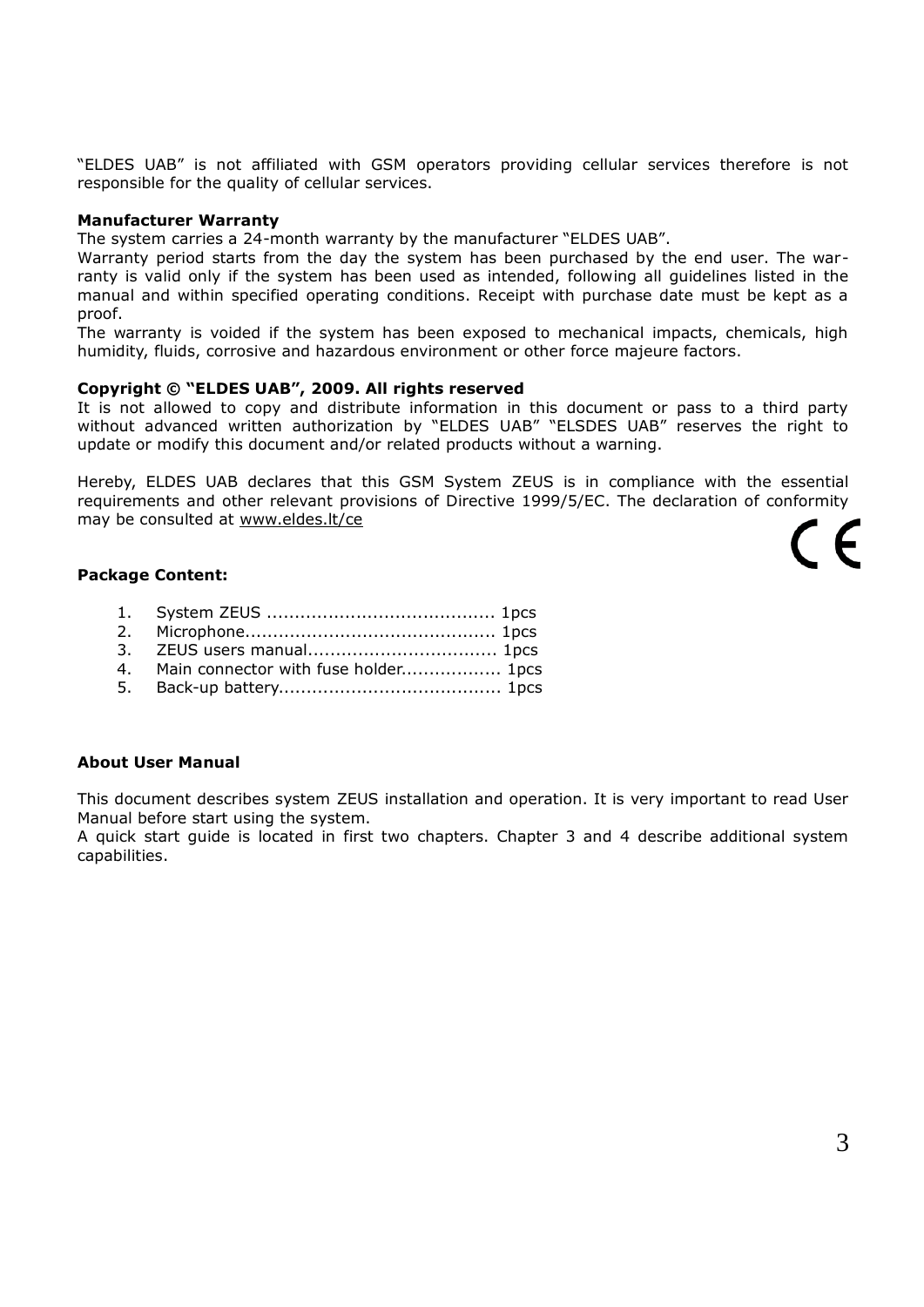## **CONTENT**

#### **1. General Information**

### **2. System Pre-operation and the Main Control Commands**

#### **3. Additional System Capabilities**

| 3.1 Security zones and Configuring input impulse duration   | 11 |
|-------------------------------------------------------------|----|
|                                                             | 11 |
|                                                             | 11 |
|                                                             | 12 |
|                                                             | 12 |
| 3.1.5 Delay Time Configuration of the System in Secure Mode | 12 |
|                                                             | 13 |
|                                                             | 13 |
|                                                             | 13 |
|                                                             | 14 |
| $\bm{A}$ . As a second to a set of $\bm{A}$                 |    |
|                                                             |    |

#### **4. Appendix**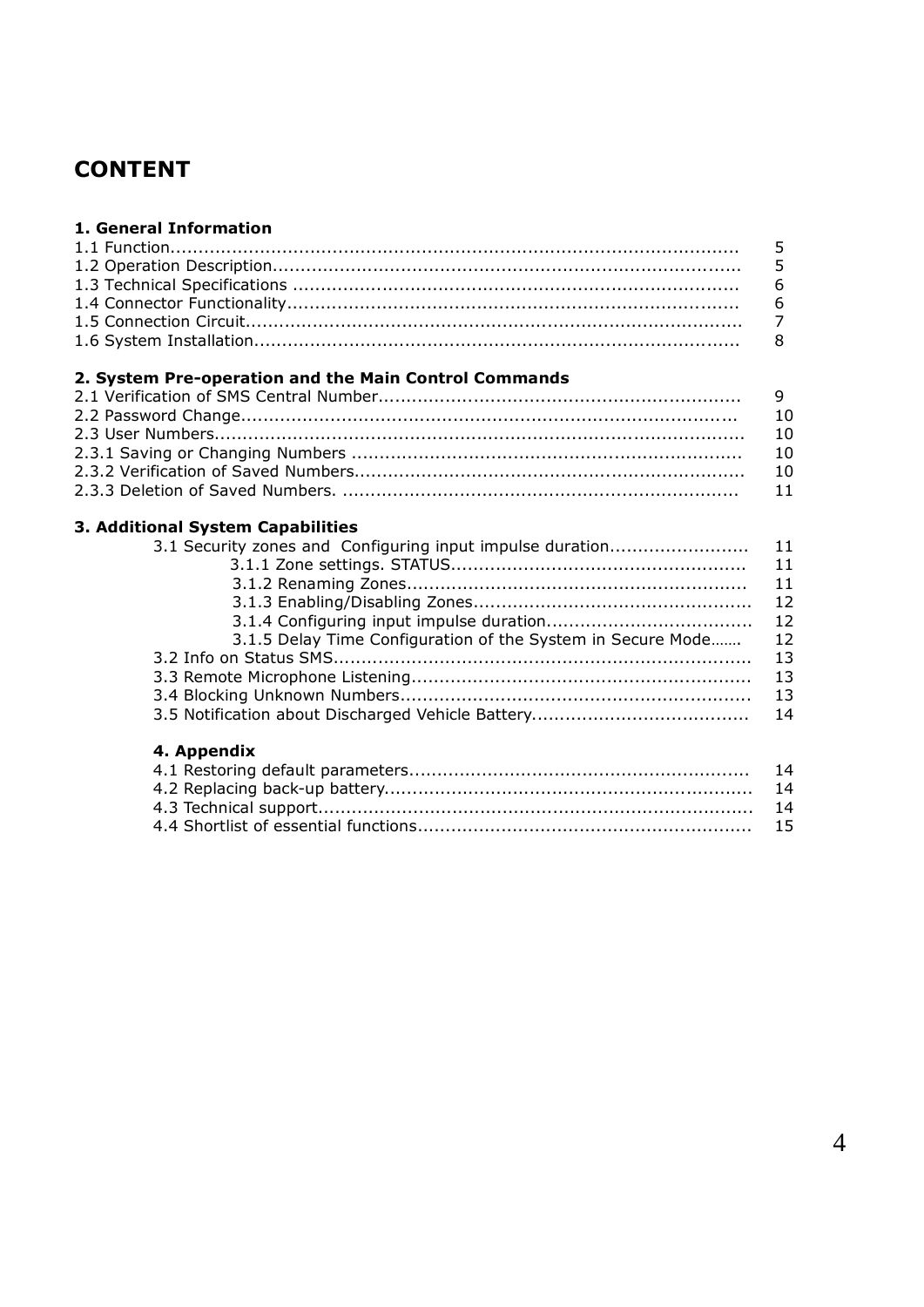## **1. General Information**

#### **1.1 Function**

The system ZEUS is a micro-processor device used to remotely observe and control cars, motorbikes and other vehicles through GSM network.

Examples of system usage:

- Informing the user by an SMS message or phone call about the engagement of the car  $\ddot{\phantom{a}}$ security system. Your security system detectors will always be adjusted correctly and your car will never disturb you or your neighbours unnecessarily.
- Vehicle search services through [www.locator.lt](http://www.locator.lt/)
- Informing the user about low battery.
- Listening to what is going on inside the car through a remote microphone
- A possibility to check over the mobile phone if you have not forgotten turning on the security system.

#### **1.2 Operation Description**

Informational system ZEUS works over GSM network. It is not an alarm system- it is an accessory to one. However, the device can be used independently, without any security system. This is described in section 1.5.

If vehicle siren, shock sensor, capacity sensor or any other sensor (depending on the installation) is triggered, ZEUS systems sends SMS message and calls the pre-programmed numbers until the call is answered or one of the two users presses rejection key or the call is terminated by mobile network operator. If you answer the call, the microphone will activate and you will be able to listen to what is happening inside the vehicle. After hanging up the phone the system gets back to the previous status. SMS message with the name of the triggered input (zone) is sent until first successful message delivery to one of the users.

If the system drops the call immediately after calling to the number of ZEUS system, vehicle alarm system is turned off. In such a case you can check if you did not forget to turn vehicle alarm system. If the security system is turned on, after four or five call signals ZEUS will answer the call activating the microphone. You will be able to listen to what is happening inside the vehicle.

When vehicle battery is low, the system will send SMS message informing that the battery is getting low. This message is sent when vehicle battery voltage is 11 volts for 40 seconds and longer.

If an unknown number tries calling the system or if the system receives SMS message iwith a wrong password, the system ignores this.

To find out the place of your vehicle you have to order the service in the website [www.locator.lt](http://www.locator.lt/) prior inserting SIM card in system port.

If, during the theft, vehicle battery is disconnected from the car, the system ZEUS is powered by a backup battery and the user receives SMS message notifying about this. A fully charged 0.6Ah backup battery keeps the system operating for up to 10 hours.

#### **USEFUL INFORMATION**

To increase system reliability, it is recommended not to use prepaid SIM cards. The system would fail to send any messages upon depletion of prepaid account. Also it is recommended to disable call forwarding and voice mail.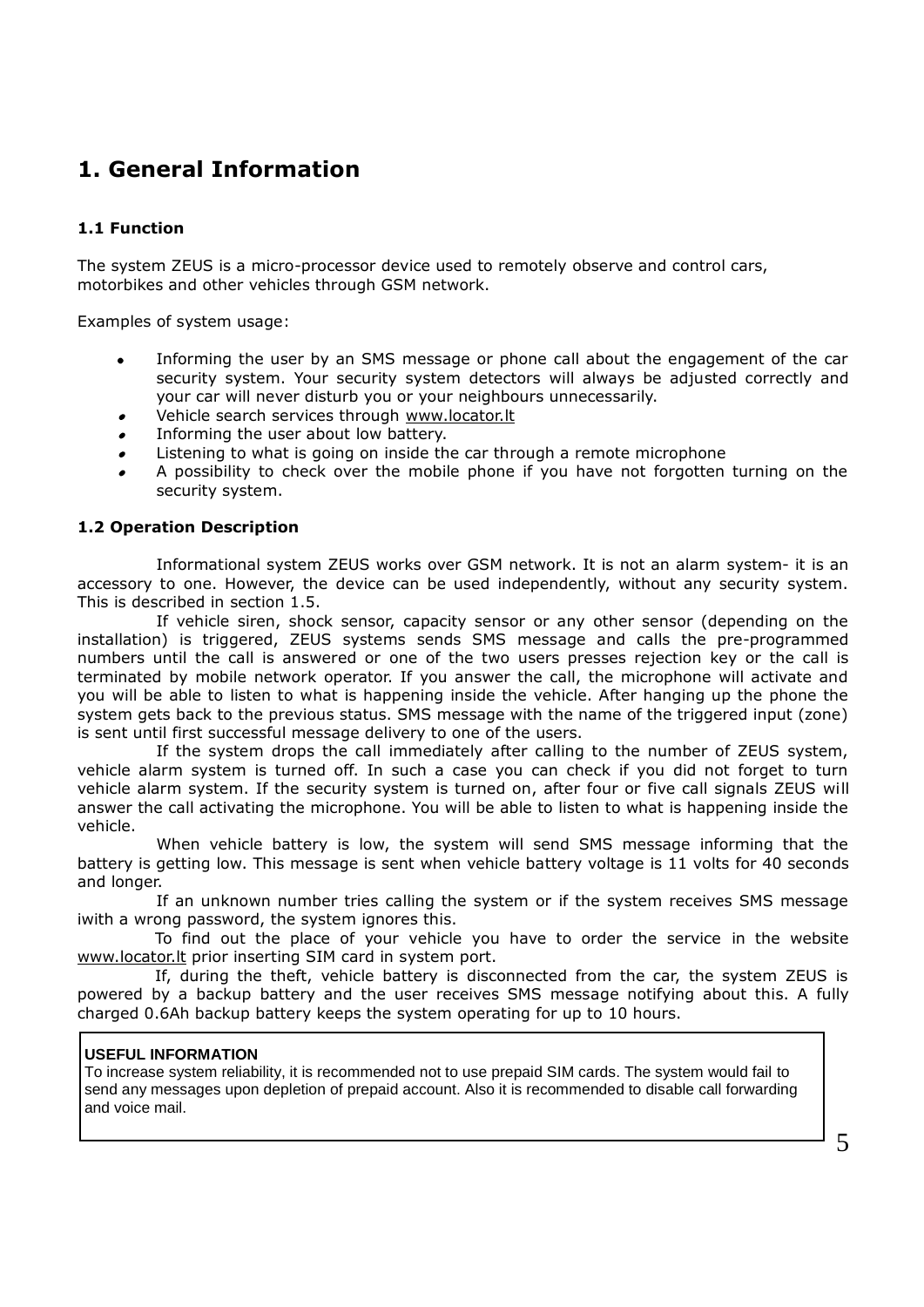#### **USEFUL INFORMATION**

It is worth to choose the same GSM cellular provider as most users use assuring fast and reliable SMS message delivery and phone call connection.

#### **1.3 Technical Specifications**

#### **Electrical and mechanical specifications**

| Supply voltage                           | 10-24V DC                             |
|------------------------------------------|---------------------------------------|
| Current during call                      | not more than 250mA                   |
| Current used in standby mode             | not more than 40mA                    |
| GSM modem frequency                      | 900/1800Mhz                           |
| Number of "high" level (positive) inputs |                                       |
| Number of "low" level (negative)         | 2                                     |
| Arming with "low" level (negative)       | 1 input                               |
| Arming with "high" level (positive)      | 1 input                               |
| <b>Dimensions</b>                        | 114x78x32mm                           |
| Operating temperature range              | $-20+55^{\circ}C$ ( $-30+55^{\circ}C$ |
|                                          | with limitations)                     |
| Back-up Battery type                     | Lead acid, 8V, 0.4-1.3Ah;             |
| Main fuse                                | 3A                                    |

#### **1.4 Connector Functionality**



#### **Short explanation of the main units**

| . <i>. .</i>     |                                                       |  |
|------------------|-------------------------------------------------------|--|
| <b>GSM MODEM</b> | GSM network 900/1800MHz modem                         |  |
| <b>SIM CARD</b>  | SIM card                                              |  |
| <b>LED</b>       | Light-emitting diodes indicator                       |  |
| <b>DEFAULT</b>   | Connectors (D1 and D2) for restoring default settings |  |
| MIC              | Microphone input                                      |  |
| ANT              | GSM antenna                                           |  |
| 8 pin connector  | Main 8pin connector                                   |  |
| <b>AKU</b>       | Back-up battery connector                             |  |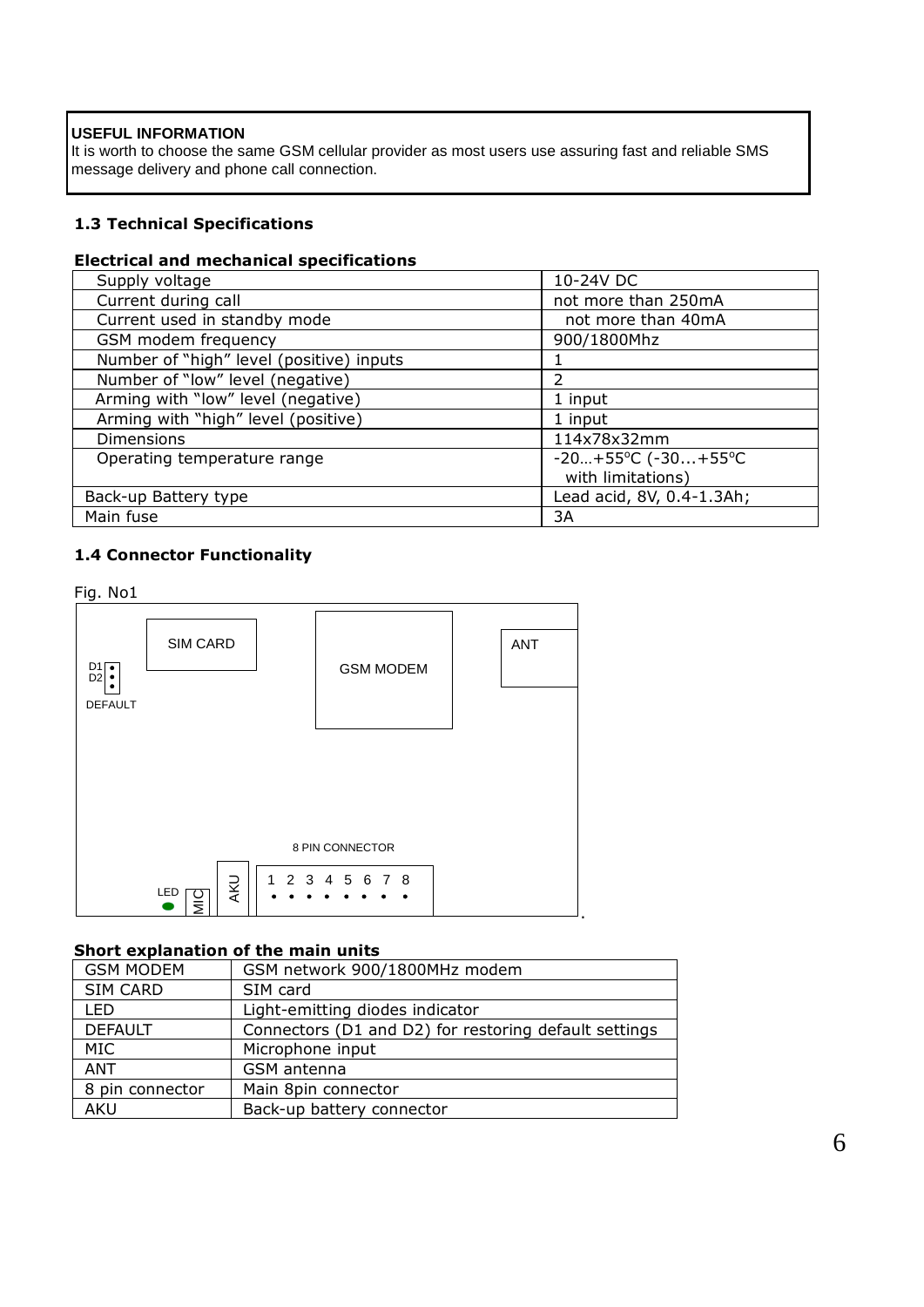#### **Main connector pin-out**

| No.            | Labeling        | <b>Explanation</b>                   | Wire color   |
|----------------|-----------------|--------------------------------------|--------------|
|                | n.c.            | Not connected                        |              |
| $\mathcal{L}$  | Z3              | "low" level input Z3                 | <b>Brown</b> |
| -3             | Z2              | "low" level input Z2                 | <b>Blue</b>  |
| $\overline{4}$ | Ζ1              | "low" level input Z1                 | Orange       |
| -5             | ON <sub>2</sub> | Arming with "high" level (positive)  | Yellow       |
| - 6            | ON <sub>1</sub> | Arming with "low" level (negative)   | Green        |
|                | <b>GND</b>      | negative supply (earth) pin          | <b>Black</b> |
| 8              | $+12V$          | Positive power supply input (+1224V) | Red          |

#### **1.5 Connection Circuit**

Fig. No2.



7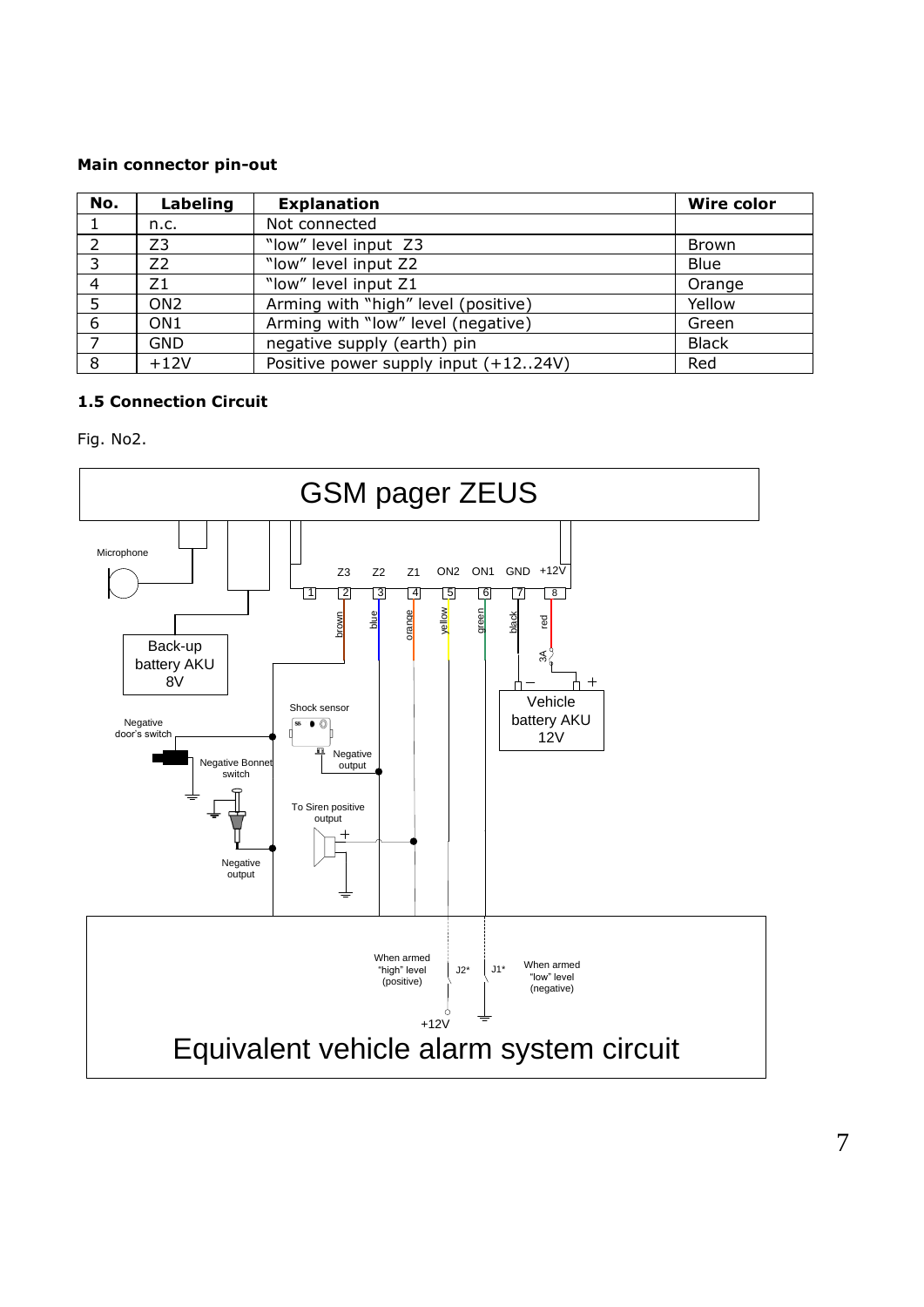ON1 and ON2 inputs are equivalent; they only differ in input levels. It is sufficient connecting only one of them. Most often they are connected to system output that is connected to the relay blocking a particular circuit in car installation when the alarm is armed. If the system ZEUS is installed independent from security system or if there is no alarm system in the vehicle, connect ON1 to the hidden switch J1, the other pin of which is connected to the vehicle body (ground). Also, you can connect ON2 to the hidden switch J2, the other pin of which is connected to  $+12V$ .

"Low" level (negative) input Z2 and Z3 are most often connected to the doors, bonnet switch or shock, microwave or ultrasound sensor output which, when triggered, produce low level.

"High" level (positive) input Z1 is most often connected to siren wire, if the latter is commuted via plus, or to the ignition connector.

#### **1.6 System Installation**



Main vehicle battery must be disconnected before any installation or tuning work starts.



Do not install the system to spinning or moving parts of the vehicle. The device and its backup battery can be installed only inside the vehicle to the units that do not heat up or heat up very gently. When wiring the leads from the vehicle engine compartment to the interior use rubber insulators. Twist the wires and swirl them using insulating tape.

- 1. Remove device cover and insert SIM card in the slot. SIM card pin request has to be deactivated prior inserting it in the device (PIN code request can be turned off inserting SIM card in a mobile phone and choosing the appropriate command). The card must be clean of old SMS messages.
- 2. Connect the circuit according to Fig. No2. 4 wires are sufficient for a minimal installation: 1) +12V;
	- 2) GND

3) Alarm system siren wire can be connected to any of the zones Z1-Z3, depending on whether security system commutates "high" or "low" level to the siren.

4) The commutated output of the installed alarm system (most often it is used to connect starter/ignition blocking relay) is connected to security arming wire ON2 or ON1, depending on whether the alarm system commutates "high" or "low" level.

If the vehicle does not have security system installed, or if you want to use ZEUS as an additional system operating independently, connect any of the hidden switches J1 or J2 to ON1/ON2.

- 3. Insert microphone pin in the slot. Please note the the position of the connector key. The key must be on top.
- 4. Place device cover and screw its bolts.
- 5. Connect backup battery and vehicle battery.
- 6. The system has to start in less than a minute. LED indicator should blink every five seconds informing about the connection to GSM network. If the indicator is blinking very frequently, i. e., several times per second, it is possible that SIM card is inserted incorrectly or PIN code request is not turned off.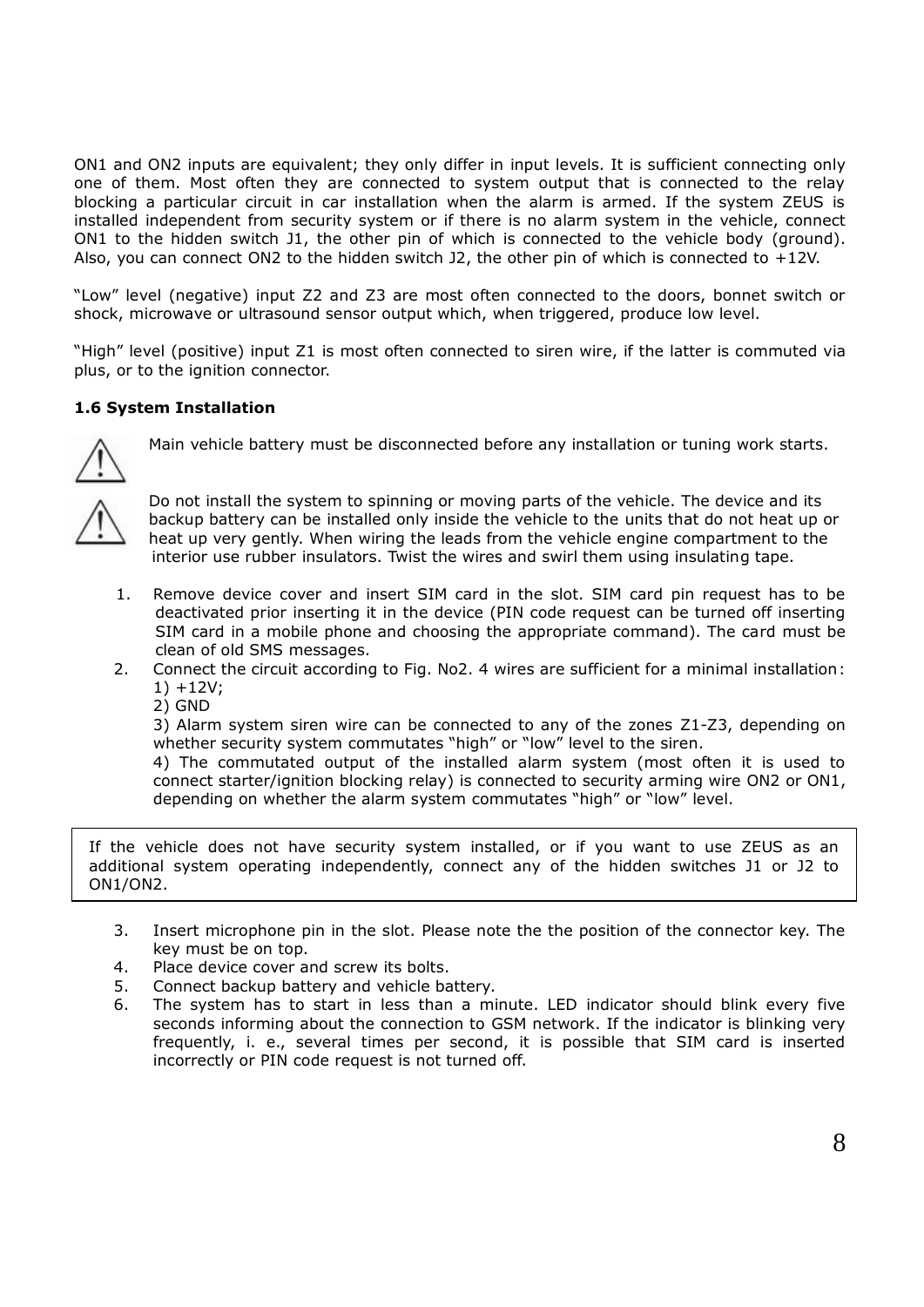## **2. System pre-operation and essential control commands**

#### **VERY IMPORTANT!!!**

Underscore symbol ' ' in this manual is used to represent space. When writing SMS messages, every underscore symbol should be replaced by single space symbol. XXXX – means password. Don"t leave any space at the beginning and the end of the message.

#### **2.1 Checking SMS central number**

SMS central number can be checked as long as factory default password is not changed.

**SMS central number is stored in SIM card, therefore if ZEUS SIM card was previously used in a mobile phone and SMS messages were successfully sent out / received, SMS central number does not need to be changed. Usually SMS central number of the SIM card is already entered by the operator.**

Call the system ZEUS from your mobile phone and wait until the system rejects the call. In approximately 30-60 seconds you will receive an SMS message: *Please change the default password.*

If you received this message, go to step 2.2. If you did not receive the message, change SMS central number.

Instead of calling the system you can send an SMS message to the system ZEUS with the following text:

#### *TEST*

If the telephone account is topped up and SMS central number is correct, you should soon receive a message: *SMS central number is correct.*

If you received this message, go to step 2.3. If you did not receive the message, change SMS central number.

New central number can be entered by sending the following SMS message:

| XXXX SMS +370111111111 |  |  |  |
|------------------------|--|--|--|
|------------------------|--|--|--|

*XXXX* is a password. The default password is four zeros: 0000.

Ones should be replaced with SMS central number of the provider, whose SIM card is inserted in the system. If you do not know SMS central number, you can get it from the mobile network provider.

#### **E. g.** *0000\_ SMS\_+37069899992*

Message should be sent to the number of SIM card which is placed into the system. If all went correct, the system will reply with the following message: *SMS central number has been successfully changed to +37011111111*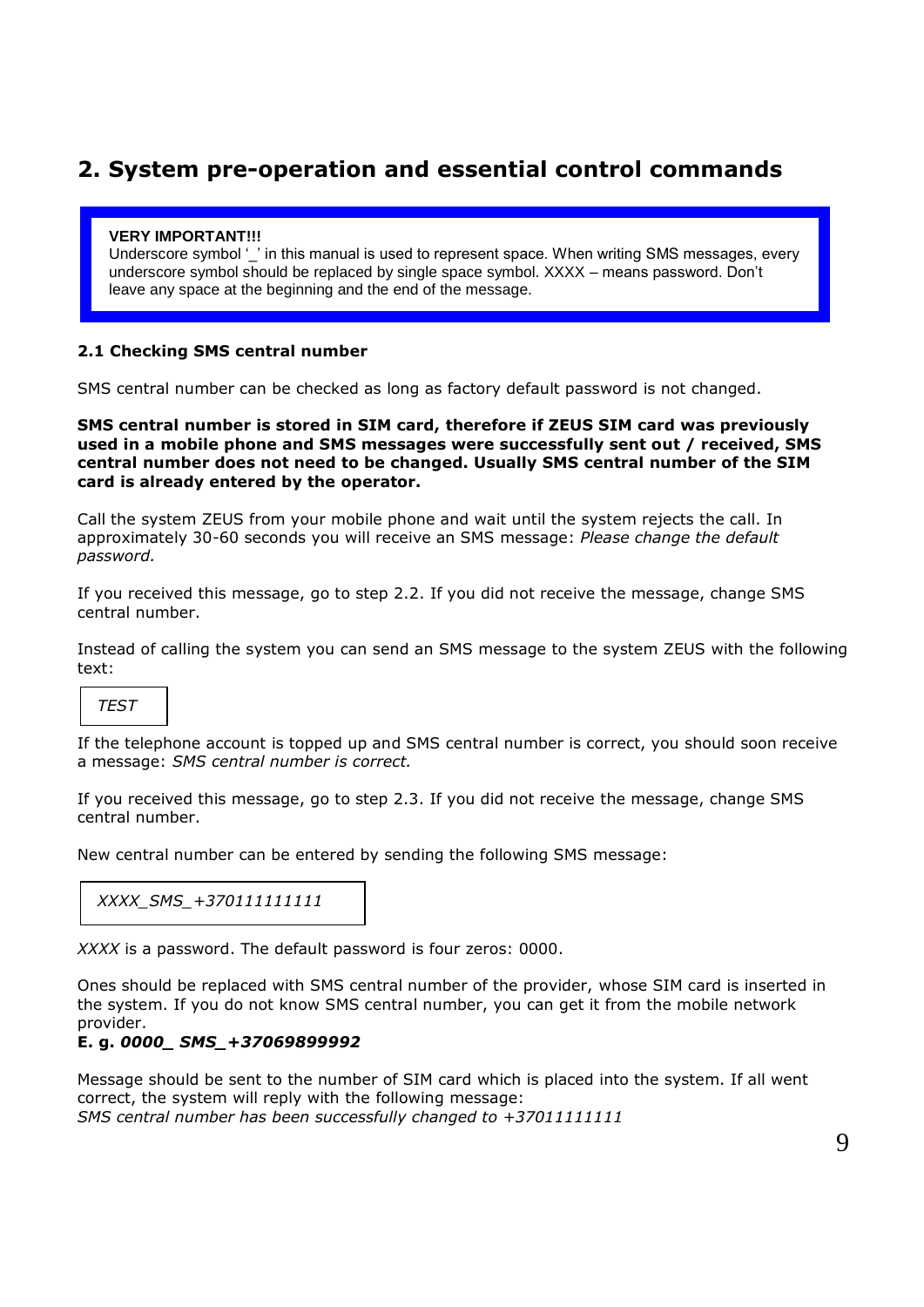#### **2.2 Administrator Password Change**

All SMS commands start with a password, please memorize it. Manufacturer default password is four zeros 0000, **which is necessary to change!** 

Manufacturer default password can be changed by sending the following SMS message to ZEUS system:

*0000\_PSW\_XXXX*

To replace your password send the following SMS message:

*YYYY\_PSW\_XXXX*

*XXXX* is any four digit number except four zeros.

Non-numerical characters like dots, colons, spaces are not allowed. YYYY is the old system password.

If you forgot the password, default manufacturer password can be restored, see chapter 4.1 for more details.

#### **2.3 Administrator Numbers**

The system ZEUS allows to preprogram up to five different mobile numbers which will have access to and control the system. NR1 is mandatory while others can be skipped. **All numbers must be entered starting with international country code,** e. g. national code for Lithuania is 370, UK-44. The plus sign is not necessary. Numbers without the international code are not allowed.

#### **2.3.1 Saving or Changing Administrator Numbers**

Send SMS message with the following text:

```
XXXX_NR1:37011111111_NR2:37011111111
```
Ones should be replaced with administrator numbers.

Numbers don't have to be entered in sequential order right away. E. g. use can enter first number by sending the following SMS message:

*XXXX\_NR1:37011111111*

Numbers can be changed same way as described above. New number will overwrite old one, therefore no erasing is necessary.

#### **2.3.2 Verification of Administrator Numbers**

To inquire the system about pre-programmed administrator numbers send the following SMS message:

*XXXX\_HELPNR*

The system will reply with all pre-programmed numbers.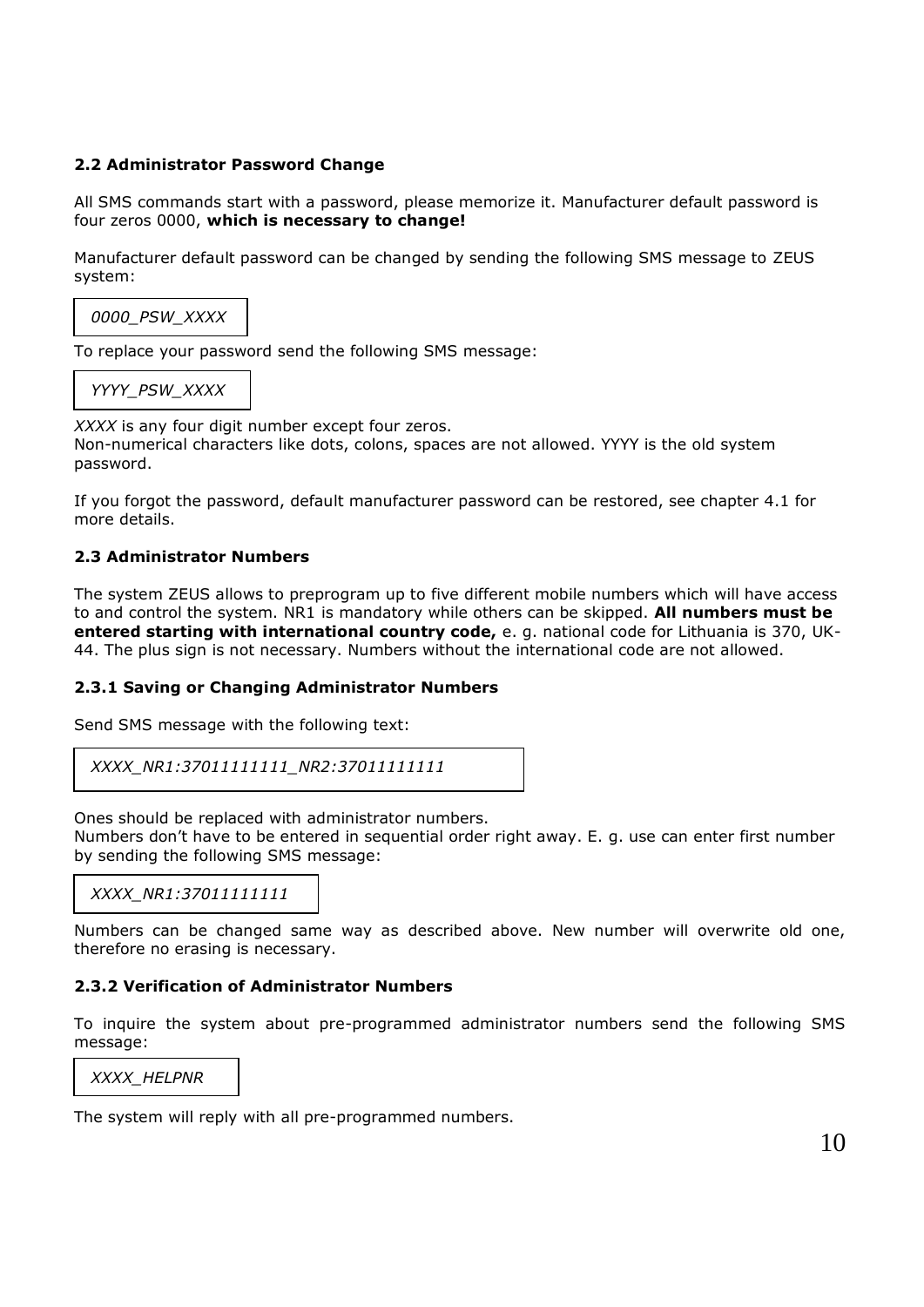#### **2.3.3 Deletion of Administrator Numbers**

To erase a second administrator number send an SMS message:

*XXXX\_NR2:DEL*

The system will not allow erasing first number NR1. It can only be modified.

#### *E. g. XXXX\_NR2:DEL*

## **3. Additional system capabilities**

#### **3.1 Security zones and Configuring input impulse duration 3.1.1 Zone settings. STATUS**

To find out current input names and their settings send the following SMS message:

*XXXX\_STATUS*

You will receive the answer:

#### **e. g.:** *System armed/disarmed Z1:siren:ON/OFF T1:600 Z2:doors:ON/OFF T2:600 Z3:sensor:ON/OFF T3:600*

ON- means that appropriate zone is activated, i. e., it will react in the case of alarm. OFF- it is deactivated.

T1, T2 and T3 is delay of a particular one in milliseconds, i. e., a period until the input starts reacting to signal change.

E. g., in this case alarm will be triggered only if the voltage (signal) is transmitted to any of the inputs for at least 600ms.

#### **3.1.2 Renaming Zones**

Manufacturer initially set the following zone and controlled output names: Z1- siren, Z2-doors, Z3 sensor.

The user is free to change any of these names. The names cannot repeat or be identical to control commands.

Zone names can be changed by sending the following SMS message:

*XXXX\_Z1:*NewZoneName*\_Z2:*NewZoneName*\_Z3:*NewZoneName

The user can change all names at once, several names or only one name. Maximum input name length is 8 characters.

E.g. *XXXX\_Z2:BONNET*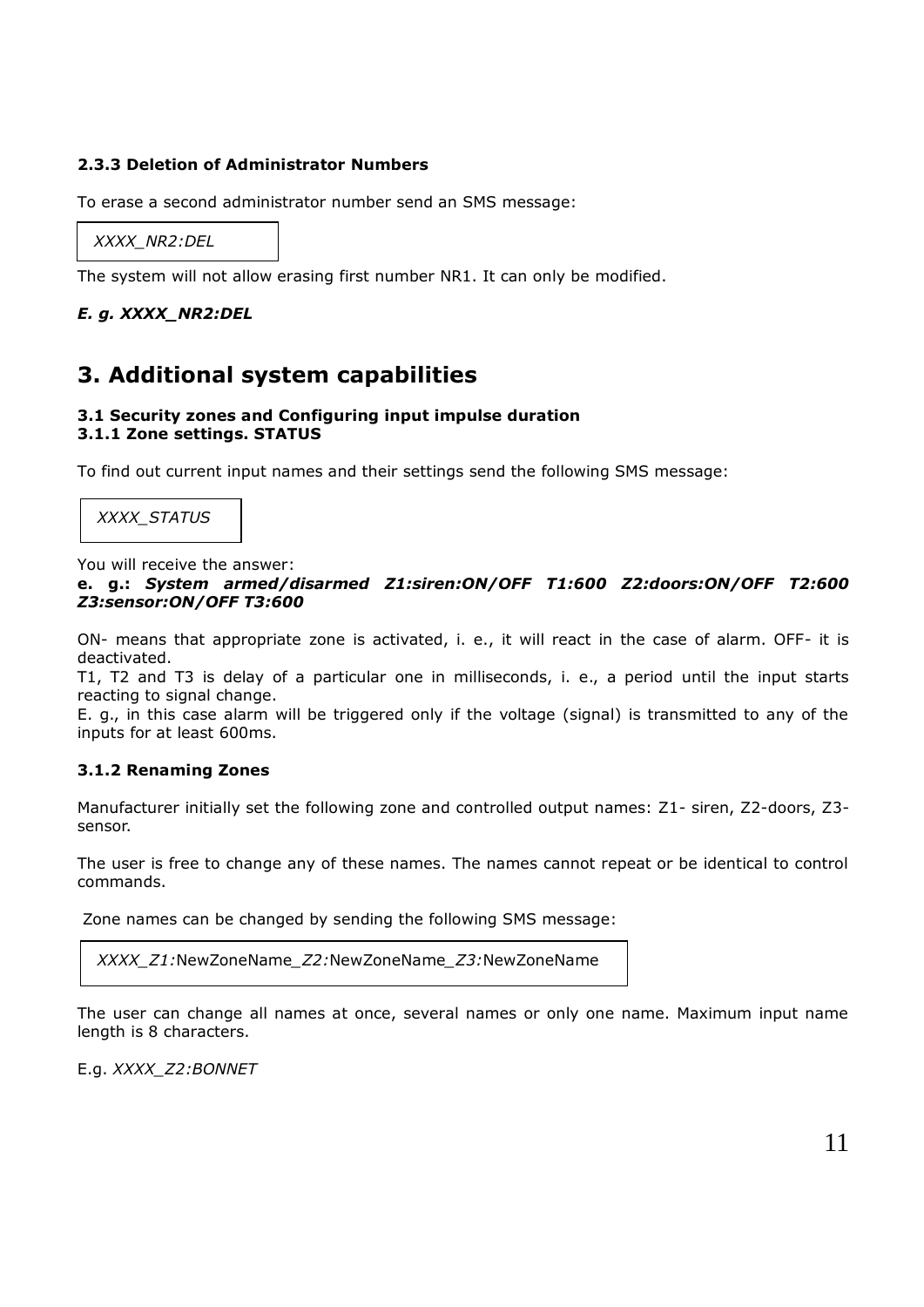#### **3.1.3 Enabling/disabling zones**

#### **USEFUL INFORMATION**

The zones can be enabled/disabled together or separately one by one.

#### **NOTE**

Manufacturer set all the zones activated, i. e. in mode ON.

#### **Enabling Zone**

Any zone can be enabled by sending the following SMS message:

*XXXX\_Z1:ON\_Z2:ON\_Z3:ON*

#### **e.g. XXXX\_Z2:ON;**

#### **Disabling Zone**

Any zone can be disabled by sending the following SMS message:

*XXXX\_Z1:OFF\_Z2:OFF\_Z3:OFF*

#### **e.g. XXXX\_Z2:OFF;**

#### **3.1.4 Zone Impulse Duration Configuration**

The user can change impulse duration for every input (zone) IN1-IN3. The zone is triggered only if the impulse transmitted to the input is longer than the pre-set value. Factory default duration is 600ms.

This setting can be changed for every input or for all imputs at once by sending the following SMS message:

*XXXX\_T1:TT\_T2:TT\_T3:TT*

where *TT* means input reaction time in milliseconds. Possible TT values are 100-30000. Measuring is every 100.

**E. g.,** *XXXX* T3:1500 means that input IN3 will react only in the case if the impulse transmitted to it is not shorter than 1.5 seconds.

#### **3.1.5 Delay Time Configuration of the System in Secure Mode**

For the system ZEUS the manufacturer set 5 sec. delay time after arming security system. During this period the system does not react to triggered zones.

If ZEUS is used as an independent security system, the user has enough time to leave the vehicle after turning on the hidden switch.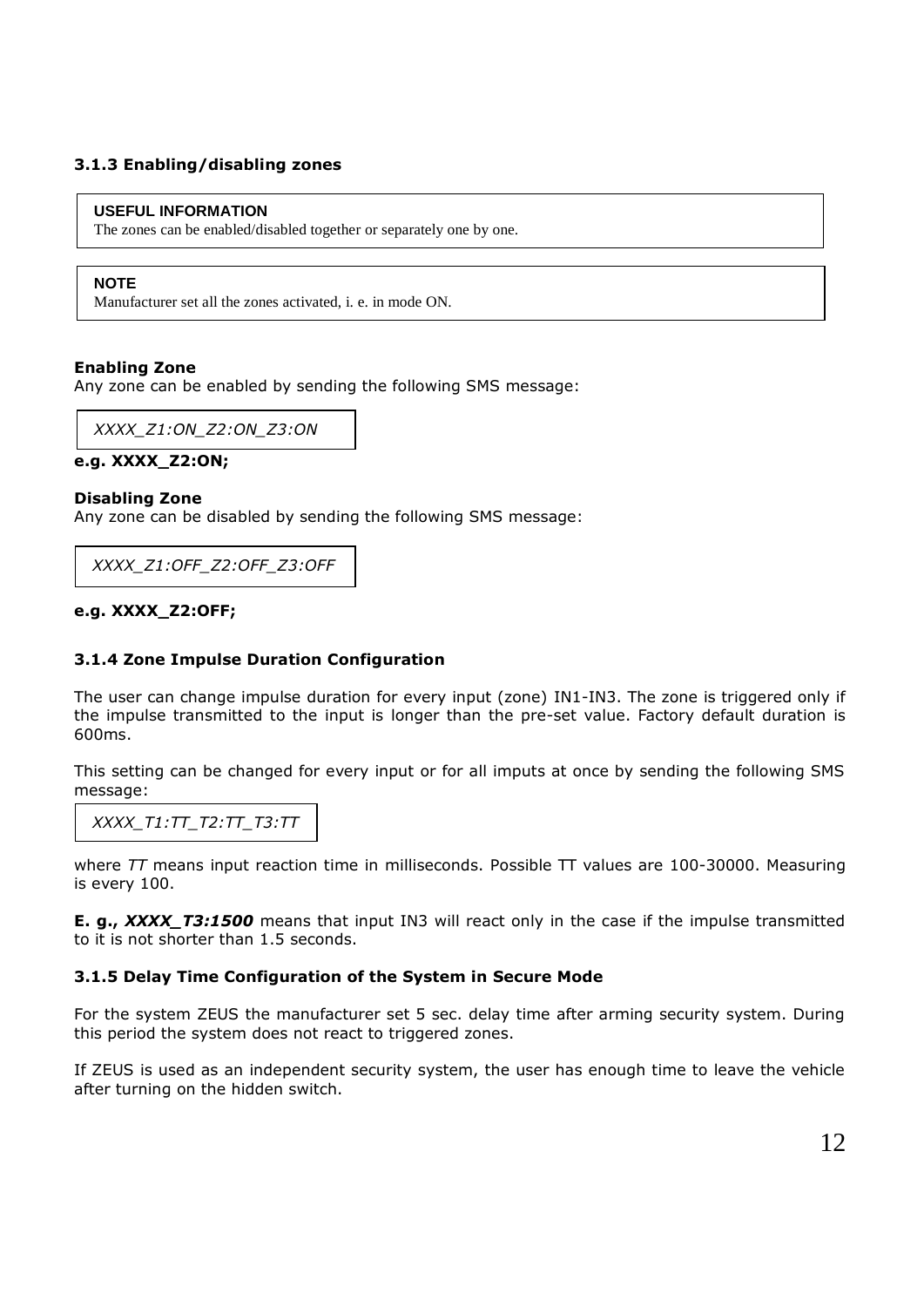This time setting is changed by sending the following SMS message:

## *XXXX\_TSEC:TT*

where *TT* means the delay in milliseconds after turning on secure mode. Possible TT values are 100-30000. Measuring is every 100.

**E. g.,** *XXXX\_TSEC:20000* means that after arming security system it will not react to any triggered sensor for 20 seconds.

#### **3.2 Info on Status SMS**

System ZEUS can be inquired at any time about its status, signal strength. At the same time system can be tested. If SMS response message is received, means system is functioning properly. This is also useful for users with prepaid SIM cards. It can be checked whether SIM card has enough remaining balance for sending SMS. Send SMS message:

#### *XXXX\_INFO*

#### **3.3 Remote Microphone listening**

To be able to listen what is going on in vehicle can be done in 3 different ways:

- 1. When alarm has been activated, the system will ring pre-programmed numbers and user can answer the call. Remote microphone will be enabled for listening. Ring the system. If vehicle alarm system is armed, the system ZEUS will answer the call after 4-5 ring signals turning on the microphone.
- 2. By sending SMS message:



The system will ring the sender of former SMS, and upon answering the call, user can listen to any sounds in the building. The phone call must be answered within 20 seconds otherwise the system will stop trying and return to previous state.

#### **3.4 Blocking unknown incoming numbers**

By default ESIM262 can be controlled from any of the pre-programmed numbers NR1and NR5. But user can access the system and control parameters from any number as long as password is know.

To enable this feature, send SMS message:

*XXXX\_STR:ON*

#### **E. g. 0000\_STR:ON**

To disable this feature, send SMS message:

*XXXX\_STR:OFF*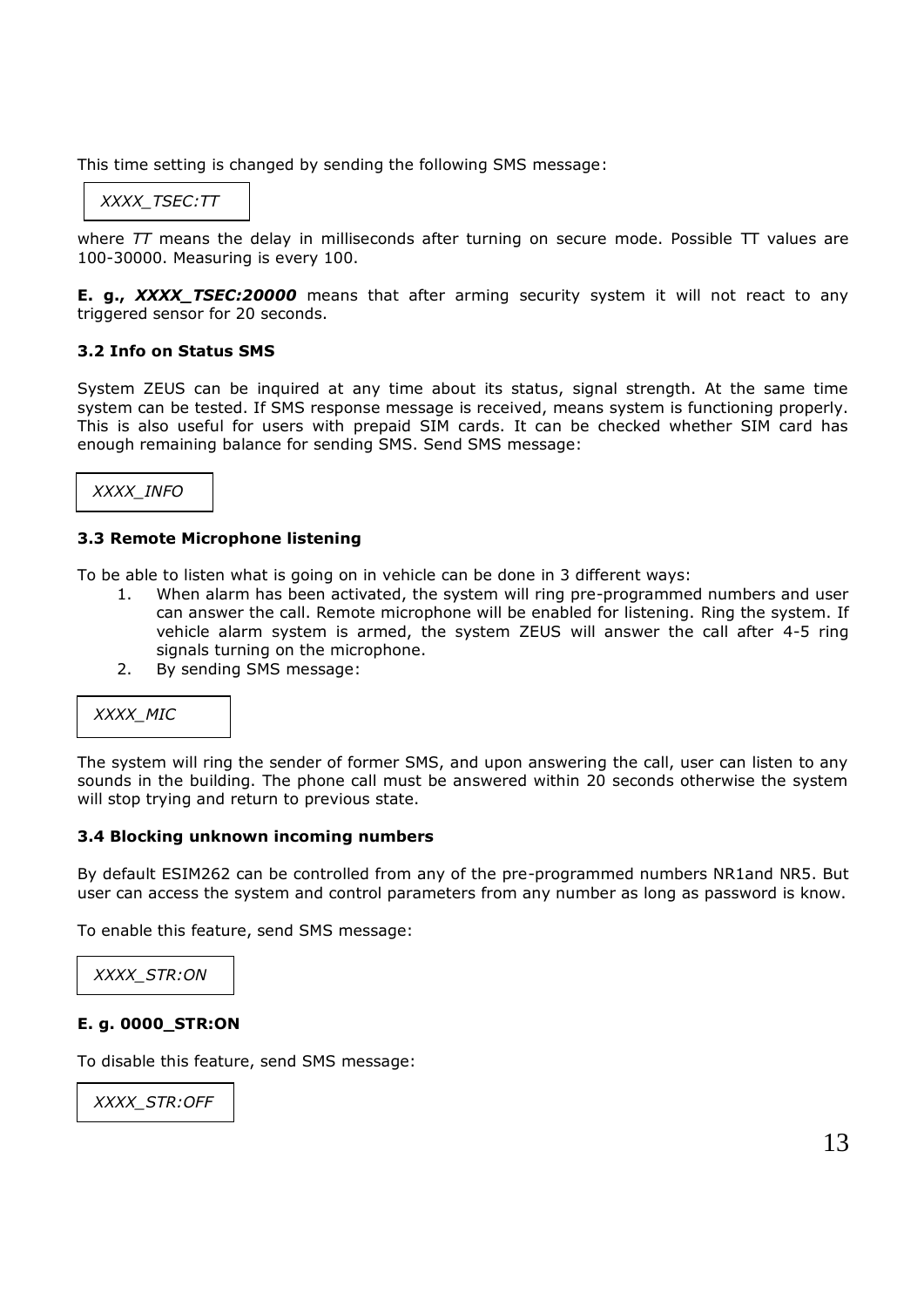#### **3.5 Notification about Discharged Vehicle Battery**

When vehicle battery is low, the system sends SMS message notifying that the battery of the vehicle is running low. This message is delivered when ius baigia išsikrauti. This message is delivered when vehicle battery voltage is 11 volts for 40 seconds and longer.

To disable this feature, send SMS message:



To re-enable this feature, send SMS message:

*XXXX\_M:ON*

## **4. Appendix**

#### **4.1 Restoring Default Parameters**

#### **To restore default parameters:**

- disconnect both power supplies: main and back-up battery.
- short circuit (connect) connectors D1 and D2
- connect power supply for several seconds
- disconnect power supply
- disconnect connectors D1 and D2

#### **4.2 Replacing back-up battery**

Backup battery has limited number of charging-discharging cycles. In time the battery loses its capacity. Therefore in the case of theft when the main power supply of the vehicle is disconnected the system ZEUS will operate for a shorter period.

We recommend replacing the backup battery of the system ZEUS at least every 3 years. The replacement is done by disconnecting battery connector AKU and connecting the new battery.

#### **4.3 Technical support**

| <b>Indication</b>                    | <b>Possible reason</b>           |
|--------------------------------------|----------------------------------|
| LED indicator is off or not blinking | · no external power supply       |
|                                      | · circuit not properly connected |
|                                      | · blown fuse                     |
|                                      | · no network signal              |
| Indicator blinking several times per | · SIM card is not inserted       |
| second                               | · PIN code hasn't been disabled  |
|                                      | · SIM card not active            |
| System does not send any SMS         | · SIM card account depleted      |
| messages                             | · incorrect SIM central number   |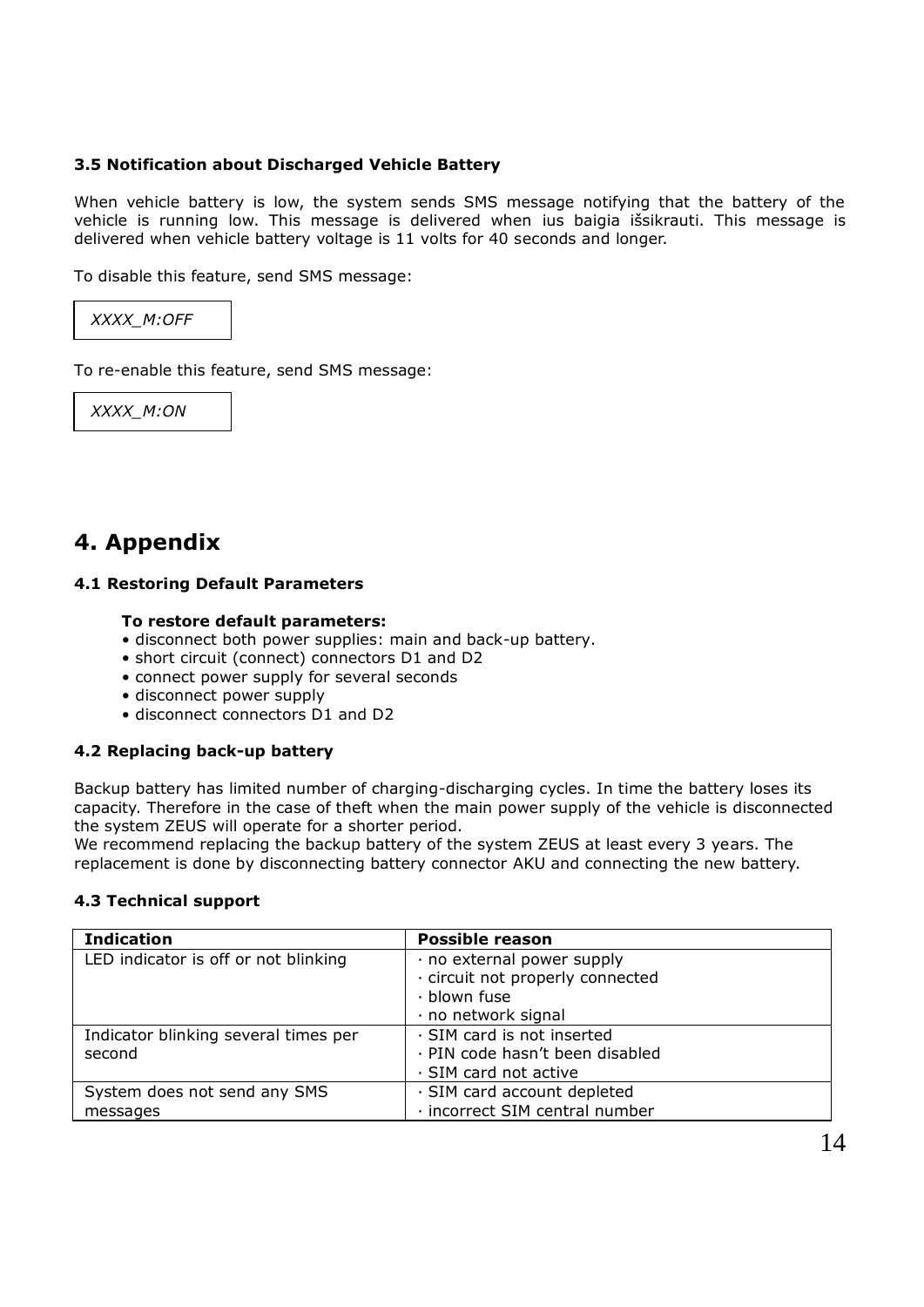|                                                  | · no network signal<br>· user number is not programmed in user list |
|--------------------------------------------------|---------------------------------------------------------------------|
| Received SMS message "Incorrect"                 | $\cdot$ incorrect syntax                                            |
| Format"                                          | extra space symbol left in SMS message                              |
| No sound                                         | · neprijungtas mikrofonas<br>· neteisingai prijungtas mikrofonas    |
|                                                  |                                                                     |
| No sound while listening to remote<br>microphone | · micropone not connected<br>· Microphone connection incorrect      |

If your problem could not be fixed by the self-guide above, please contact your distributor or ELDES tech support by email **[support@eldes.lt](mailto:support@eldes.lt)** 

More up to date information about your device and other products can be found at the manufacturer's website www.eldes.lt

#### **4.4 Shortlist of essential functions**

| To find out if you turned on<br>vehicle security system | Call the system ZEUS. If the call was rejected<br>immediately or after one ring signal, the system is<br>disarmed.<br>If the call carries on and you hear more than one ring |
|---------------------------------------------------------|------------------------------------------------------------------------------------------------------------------------------------------------------------------------------|
|                                                         | signal, the system is armed.                                                                                                                                                 |
|                                                         |                                                                                                                                                                              |
| To find out system status                               | Send SMS message:<br>XXXX INFO                                                                                                                                               |
|                                                         |                                                                                                                                                                              |
|                                                         |                                                                                                                                                                              |
| To find out programmed user<br>numbers                  | Send SMS message:<br>XXXX HELPNR                                                                                                                                             |
|                                                         |                                                                                                                                                                              |
| To find out zone names ant                              | Send SMS message:                                                                                                                                                            |
| settings                                                | <b>XXXX STATUS</b>                                                                                                                                                           |
|                                                         |                                                                                                                                                                              |